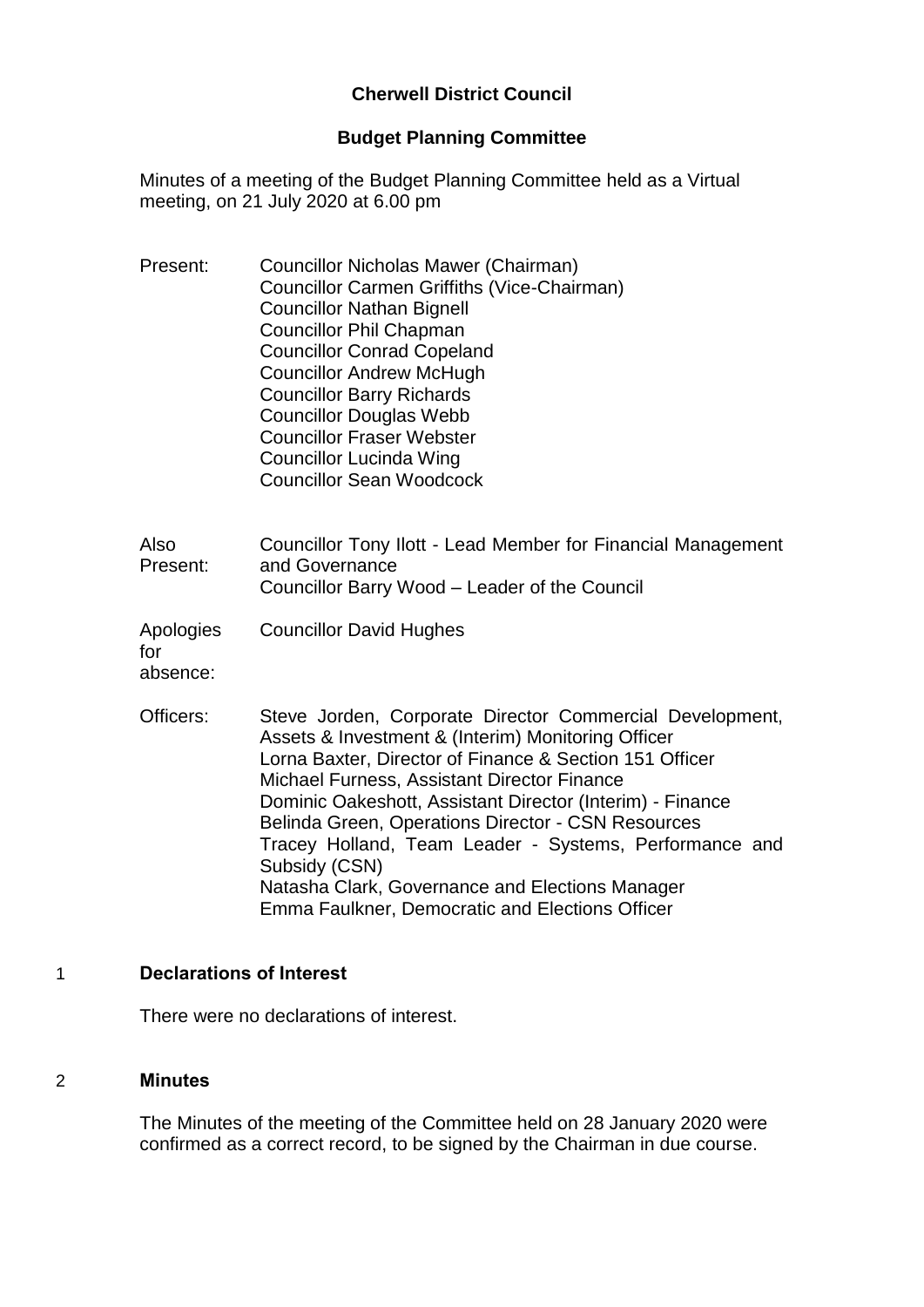#### 3 **Chairman's Announcements**

The Chairman reminded the Committee of the all Member briefing taking place after the meeting.

#### 4 **Urgent Business**

There were no items of urgent business.

### 5 **Council Tax Reduction Scheme 2021-2022**

The Committee considered a report from the Operations Director CSN Resources regarding the Council Tax Reduction Scheme for 2021-2022.

The Operations Director explained that the current scheme was based on a banding system, with support varying dependent on the level of household income. The Council could choose to retain the existing scheme, increase or decrease the level of support provided. If any changes were proposed, a consultation period would need to be held.

In response to questions from the Committee the Operations Director confirmed that a fund had been set up for the 2020-2021 financial year to help households who may need additional support following a reduction in benefit, but no applications for assistance had been made to date.

With regard to possible savings to the Council if the level of support the scheme provided was reduced, the Operations Director explained that the cost of officer time and carrying out a consultation exercise would need to be factored in against any savings.

It was proposed by Councillor Sean Woodcock and seconded by Councillor Barry Richards that Option 1 – Retain the current banded scheme with only minor changes to government uprating figures – be recommended to Executive as the Council Tax Scheme for 2021-2022.

## **Resolved**

- (1) That the report and financial implications for the Council be noted
- (2) That Option 1 Retain the current banded scheme with only minor changes to government uprating figures – be recommended to Executive as the Council Tax Scheme for 2021-2022
- (3) That no consultation take place, due to the recommendation to retain the current scheme